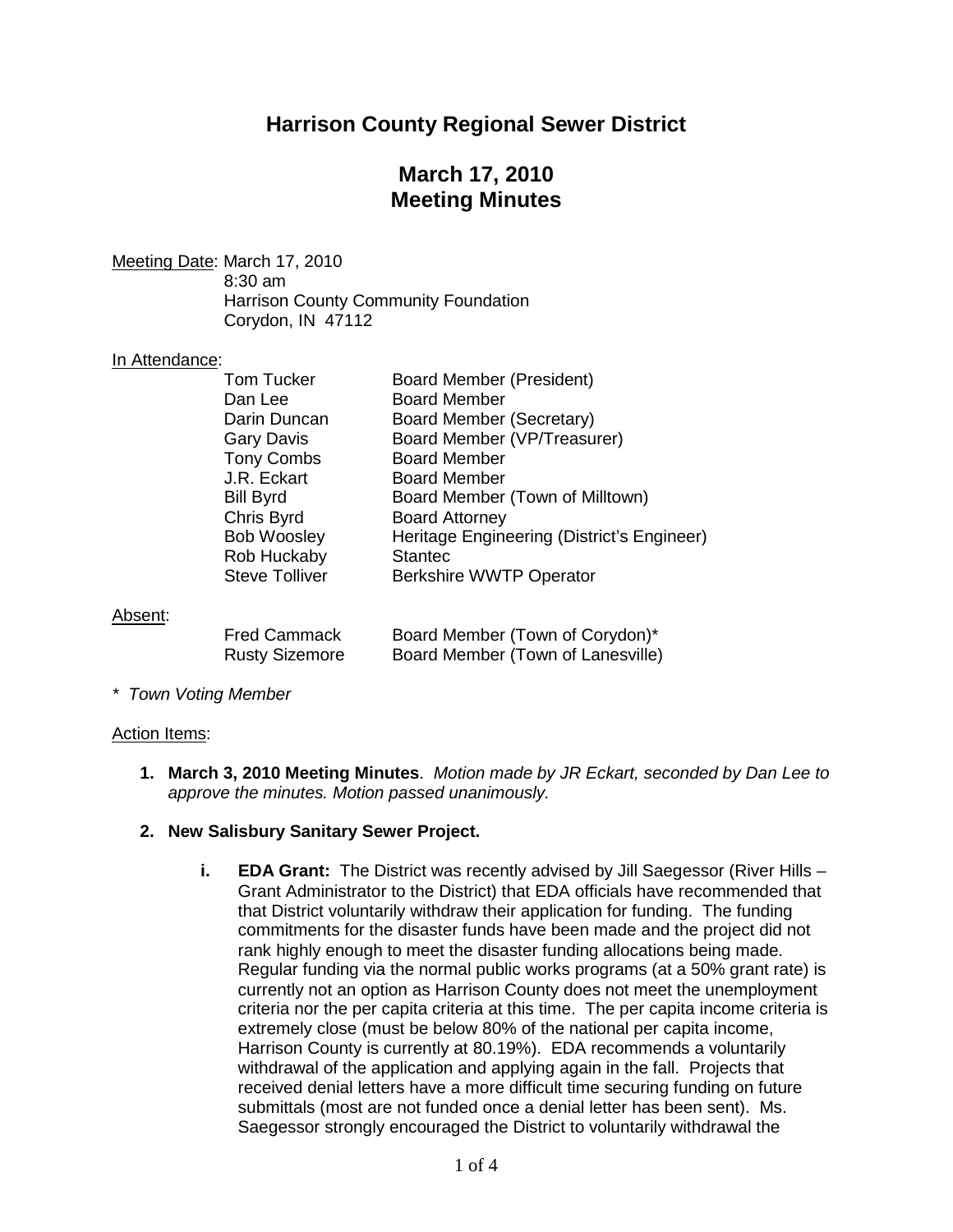application and reapply in the fall when the project will likely meet the per capita income requirement and be eligible for regular public works funding (50% grant level).

A lengthy discussion was held concerning the withdrawal of the funding. Board members were very disappointed in the EDA's decision and the request to withdrawal the grant request. *After much debate, a motion was made by Gray Davis, seconded by Tony Combs to withdraw the EDA Grant Application and re-apply in the fall. Motion passed unanimously.*

- **ii. Letter to Property Owners & Partners:** A letter will be mailed immediately to all of the property owners as well as the District's Partner's on this project advising them of the status of the EDA Grant and the District's plans for moving forward. Bob Woosley will draft the letter and submit to all Board Members for review and comment. The letter will be mailed by March 19, 2010.
- **iii. Elected Officials and Interested Parties Update:** JR Eckart suggested a meeting be held with all interested parties (i.e. elected officials, economic development, planning commission, HCCF, etc.) to bring everyone up to date on the project along with the District's efforts to proceed with securing funding to allow the project to occur. A similar meeting was held in the past at the beginning of this project. All Board Members present were in agreement that an update meeting should be held. Bob Woosley will work on organizing this meeting and will secure a date to hold the meeting. Details of this meeting will be sent out to all members.

### **3. Stormwater Section 319 Grant Submittal Update:**

- **i. Costs to submit grant application:** The fees paid for submittal of the last grant application were approximately \$3,800. Prior submittals were of similar cost. JR Eckart questioned whether the District should consider using River Hills to submit future grant applications with the thought being that River Hills generally does not charge for submittals up front, they work the cost of submittals into the grant.
- **ii. Follow up letter to Partners:** The District requested that Rob Huckaby prepare a follow up letter to all partners that showed support on the application. This letter shall also request their support on the District re-submittal. Darin Duncan shall review the letter drafter by Mr. Huckaby. A final version of the letter shall be sent to Board Members for review and comment prior to sending.
- **iii. Re-submittal of Grant:** The District decided to re-submit the grant application (due July 1, 2010). Per the meeting held with IDEM officials, parts of the previous submittal will be de-emphasized but shall remain part of the grant (i.e. educational components). The District shall also seek support from Farm Bureau.
- **4. Berkshire WWTP Easement:** Chris Bryd presented the easement documents to the Board for review. Mr. Byrd and Mr. Woosley are currently finalizing the documentation prior to sending to SSK for review and recording. *A motion was made by Tony Combs, seconded by Darin Duncan to allow Mr. Bryd to deal directly with SSK Communities on finalizing and recording the easement documentation. Motion passed unanimously.*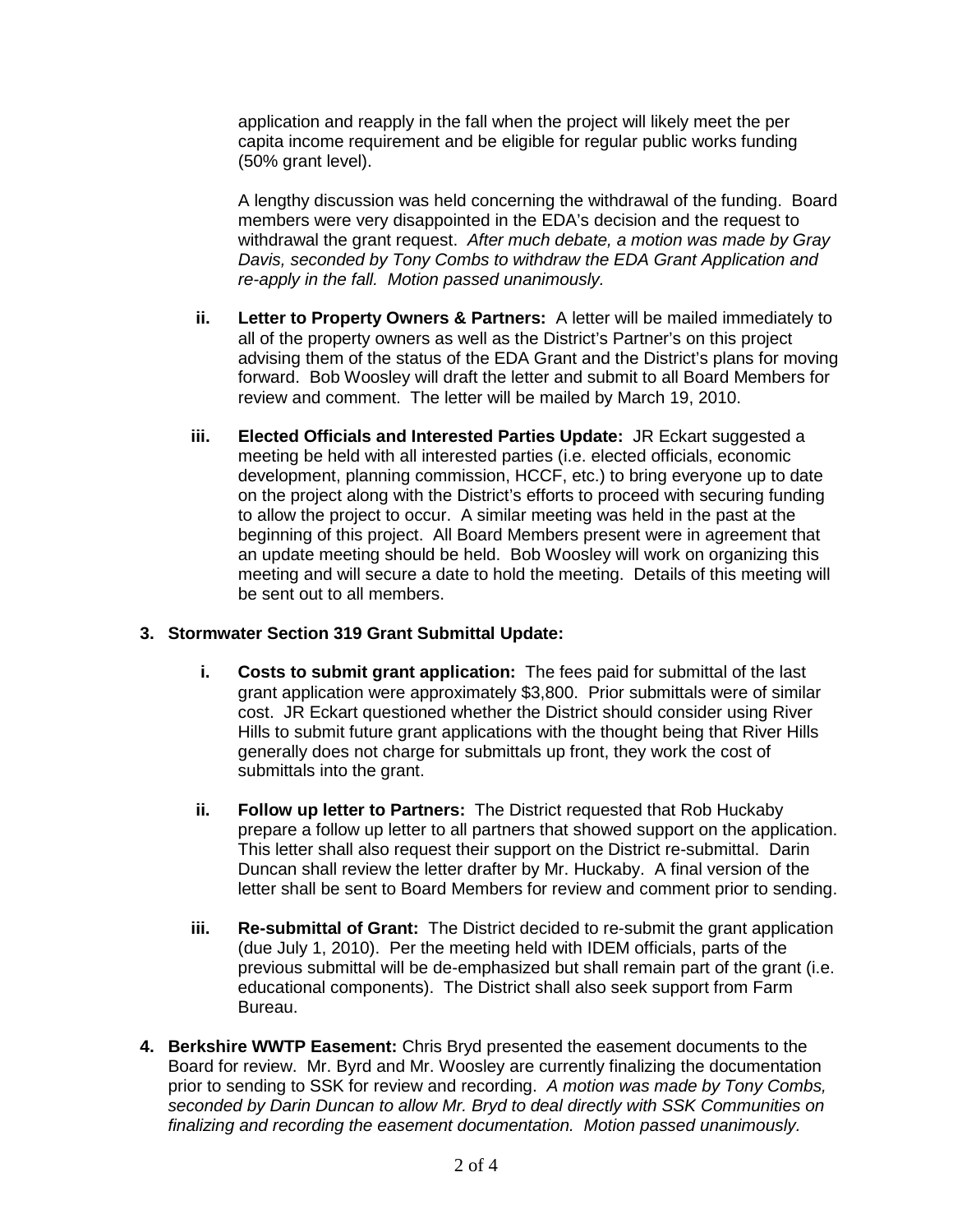## **5. Berkshire WWTP**

- **i. Operations Report for February:** Steve Tolliver presented the operations report for the month of February. Record snow fall was recorded during the month (overall total of snow in inches for the entire month). Plant had one minor issue – flow meter malfunctioned with the transducer needing to be replaced. Repairs were made (estimated cost of \$1,100) and the meter is operating properly. The plant continues to meet all effluent requirements. *A motion was made by Darin Duncan, seconded by Tony Combs to accept the February operations report. Motion passed unanimously.*
- **ii. Grease Problems:** Mr. Tolliver advised the Board the plant continues to see a large volume of grease at the plant. Mr. Tolliver stated that the high volume of grease results in more frequent sludge removal which increases the treatment costs to the District. He suggested possible solutions of installing a grease interceptor by possibly installing a tank at the front of the plant to catch the grease prior to it entering the treatment process. The Board requested that Mr. Tolliver and Mr. Woosley work together to propose possible solutions and cost estimates. Funds remain in the initial monies paid by SSK for upgrades to the WWTP. The District also has old tanks in storage that could possibly be utilized in this process.
- **iii. Treasurer's Report:** Gary Davis presented the Treasure's Report for the month of February. Checking account balance at the end of February was \$24,450.52. Money Market account balance is \$29,524.47. *Motion made by Dan Lee, seconded by Tony Combs to approve the Treasurer's report. Motion passed unanimously.*

### **iv. Invoice Approvals:**

- a. **Dillman, Chastain, & Byrd (\$100).** Board attorney time for meeting in February. *Motion made by Gary Davis, seconded by Dan Lee to*
- b. **Aqua Utility Services (\$400).** Sludge hauling costs for Berkshire WWTP operations. *Motion made by JR Eckart, seconded by Darin Duncan to approve payment. Motion passed unanimously.*
- c. **Heritage Eng. (\$4,327.50).** Engineering support fees for February. *Motion made by Dan Lee, seconded by Gary Davis to approve payment. Motion passed unanimously.*
- **v. Lanesville Interchange Service Boundary:** Bob Woosley handed out maps showing the current service boundary. This will be discussed in greater detail at the next Board meeting.

### **6. Other Business:**

**i. Payment of Routine Expenses:** Discussion was held regarding allowing the Treasurer to pay routine expenses during the month prior to the once per month Board Meeting. An example being the monthly charges from the Town of Corydon for sewage treatment charges for the Hospital Medical Campus. *A motion was made by JR Eckart, seconded by Darin Duncan to allow the Treasurer to pay routine expenses outside of the District's meetings. Motion passed unanimously.*